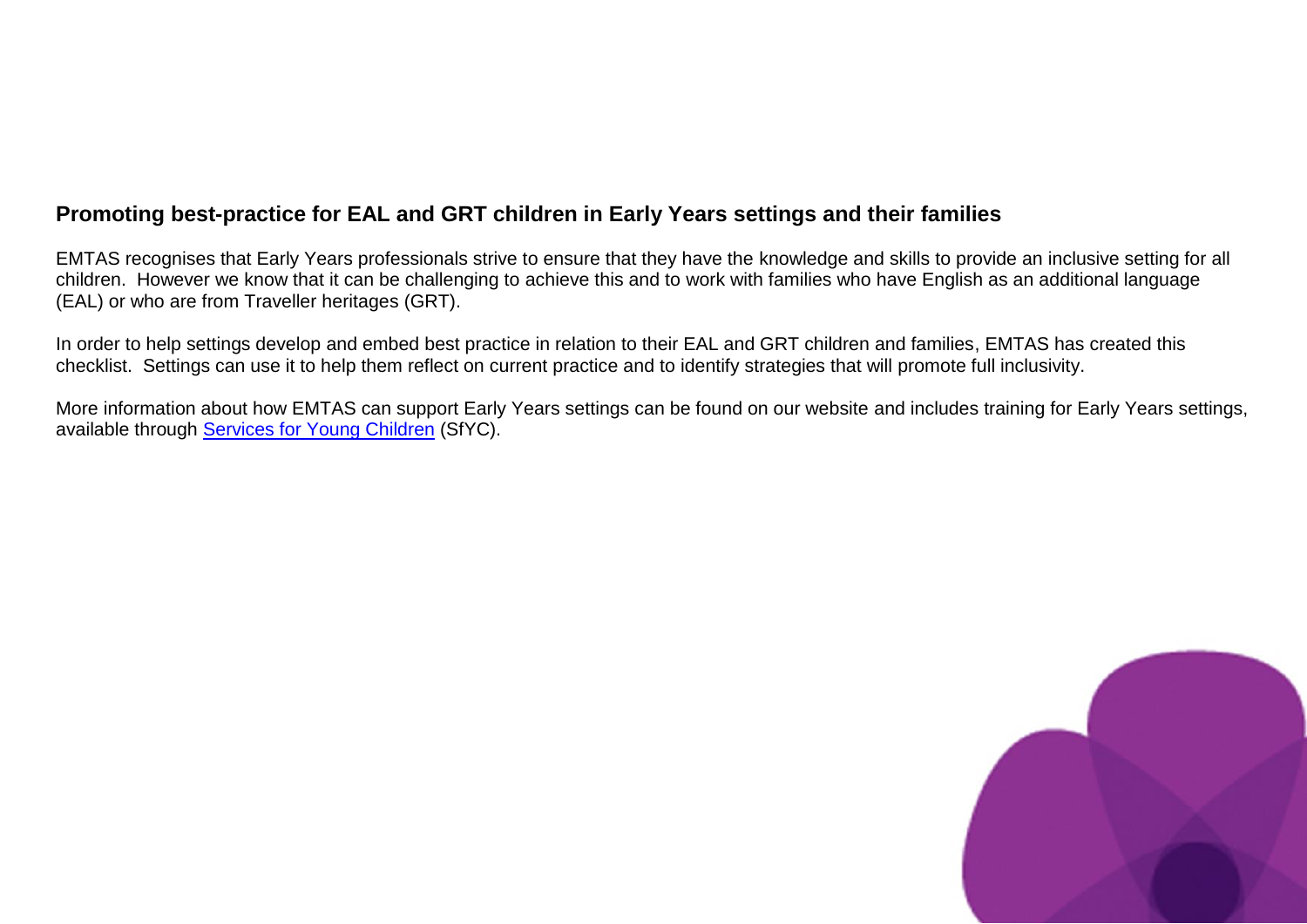

#### **Key (note that children of Eastern European Roma heritage may have both EAL and GRT needs)**

**General** Blue<br> **EAL** specific Green **EAL specific Traveller (GRT) specific Red** 

| <b>Name of Setting</b>                                                                                                                                                         |                                                                                                                                                                                                                                                                                                                                                                                                                                                                                                                                                      |                                                                                                                                  |  |
|--------------------------------------------------------------------------------------------------------------------------------------------------------------------------------|------------------------------------------------------------------------------------------------------------------------------------------------------------------------------------------------------------------------------------------------------------------------------------------------------------------------------------------------------------------------------------------------------------------------------------------------------------------------------------------------------------------------------------------------------|----------------------------------------------------------------------------------------------------------------------------------|--|
| Reviewed by (name(s) of staff)                                                                                                                                                 |                                                                                                                                                                                                                                                                                                                                                                                                                                                                                                                                                      |                                                                                                                                  |  |
| <b>Date</b>                                                                                                                                                                    |                                                                                                                                                                                                                                                                                                                                                                                                                                                                                                                                                      |                                                                                                                                  |  |
| <b>Checklist for review of current practice</b>                                                                                                                                |                                                                                                                                                                                                                                                                                                                                                                                                                                                                                                                                                      |                                                                                                                                  |  |
| In your setting, how do you                                                                                                                                                    | Ideas/suggestions re what this might look like in your<br>setting (not exhaustive)                                                                                                                                                                                                                                                                                                                                                                                                                                                                   | Comments (what you do/would like to start<br>doing in your setting - may include things<br>listed in 'Ideas/suggestions' column) |  |
| Create a learning environment that<br>is welcoming and inclusive. By<br>doing this children and families<br>feel safe, secure and valued with<br>greater a sense of belonging. | Display photographs, posters and other resources to<br>reflect cultural and linguistic diversity eg<br>$\Box$ Images from families from different cultural backgrounds<br>$\Box$ Map of the world<br>$\Box$ Display key words/ greetings in different languages<br>$\Box$ writing in different languages<br>$\Box$ dual language and other resources for role play area<br>reflecting children's cultures and languages<br>$\Box$ Travellers Times, books and other resources eg<br>caravan, carts and horses etc (barges, fairgrounds,<br>circuses) |                                                                                                                                  |  |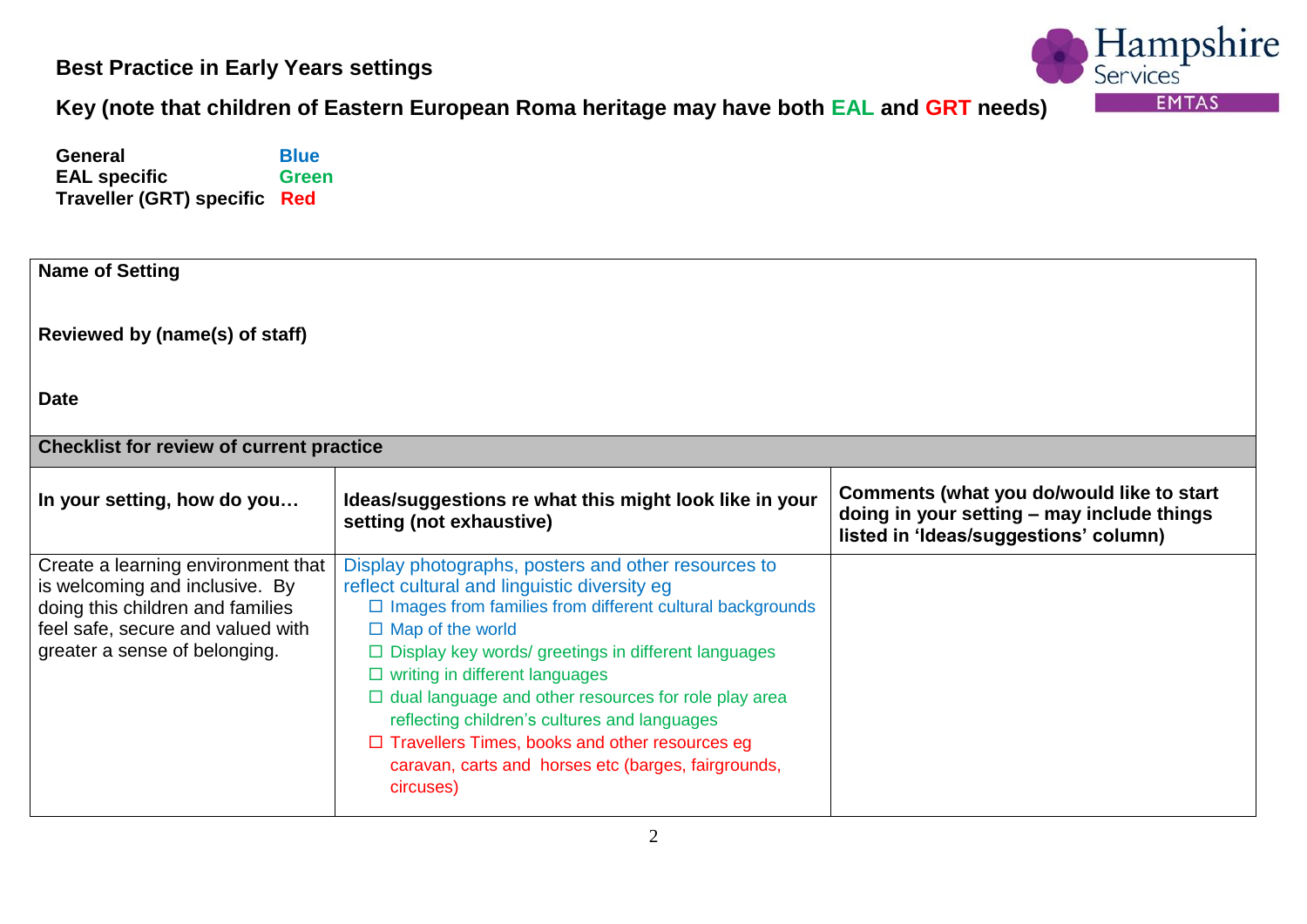

# **Key (note that children of Eastern European Roma heritage may have both EAL and GRT needs)**

| <b>General</b><br><b>Blue</b>                                                                                                                                                                                                                                                               |                                                                                                                                                                                                                                                                                                                                                                                                                                                                                                                                                                                                                                                                                                                                                                                                                                                            |  |
|---------------------------------------------------------------------------------------------------------------------------------------------------------------------------------------------------------------------------------------------------------------------------------------------|------------------------------------------------------------------------------------------------------------------------------------------------------------------------------------------------------------------------------------------------------------------------------------------------------------------------------------------------------------------------------------------------------------------------------------------------------------------------------------------------------------------------------------------------------------------------------------------------------------------------------------------------------------------------------------------------------------------------------------------------------------------------------------------------------------------------------------------------------------|--|
| <b>EAL specific</b><br><b>Green</b>                                                                                                                                                                                                                                                         |                                                                                                                                                                                                                                                                                                                                                                                                                                                                                                                                                                                                                                                                                                                                                                                                                                                            |  |
| <b>Traveller (GRT) specific</b><br>Red                                                                                                                                                                                                                                                      |                                                                                                                                                                                                                                                                                                                                                                                                                                                                                                                                                                                                                                                                                                                                                                                                                                                            |  |
| When they first start, find out<br>about each child and their family<br>background, by doing this you will<br>be better able to meet their needs.<br>Make sure you advise parents to<br>continue to use their home<br>language. Free leaflets can be<br>found on the EMTAS website<br>here. | $\Box$ Ask if each child has attended any previous setting. If<br>they have, how well did they integrate, were there any<br>concerns<br>$\Box$ Learn to pronounce names correctly<br>$\Box$ Find out about each child's interests<br>$\Box$ Find out how each child likes to be comforted (there may<br>be cultural sensitivities around the use of physical<br>contact)<br>$\Box$ Find out the best way of communicating with parents<br>(Ask parents for their preference eg written, verbal, e-<br>mail, phone, face-to-face)<br>$\Box$ For parents who have little English, there is a useful<br>online tool that can be used to gather important<br>background information (note that this does not cover all<br>possible languages)<br>$\Box$ Use a 'Language Identification chart' to find out the<br>correct language(s) used in the child's home. |  |
|                                                                                                                                                                                                                                                                                             | $\Box$ Note which languages are spoken and with whom<br>$\Box$ Find out which language is the strongest or preferred for                                                                                                                                                                                                                                                                                                                                                                                                                                                                                                                                                                                                                                                                                                                                   |  |
|                                                                                                                                                                                                                                                                                             | a) the child and b) the parents<br>$\Box$ Find out if there are any variations in dialect                                                                                                                                                                                                                                                                                                                                                                                                                                                                                                                                                                                                                                                                                                                                                                  |  |
| Make sure you know about cultural<br>sensitivities. This is important                                                                                                                                                                                                                       | Find out about any cultural/religious needs relating to diet,<br>self care and independence such as:                                                                                                                                                                                                                                                                                                                                                                                                                                                                                                                                                                                                                                                                                                                                                       |  |
| because it will give you a better                                                                                                                                                                                                                                                           | □ Wearing certain jewellery/clothing                                                                                                                                                                                                                                                                                                                                                                                                                                                                                                                                                                                                                                                                                                                                                                                                                       |  |
| understanding of each child's                                                                                                                                                                                                                                                               | $\Box$ Reluctance to play or talk with opposite gender                                                                                                                                                                                                                                                                                                                                                                                                                                                                                                                                                                                                                                                                                                                                                                                                     |  |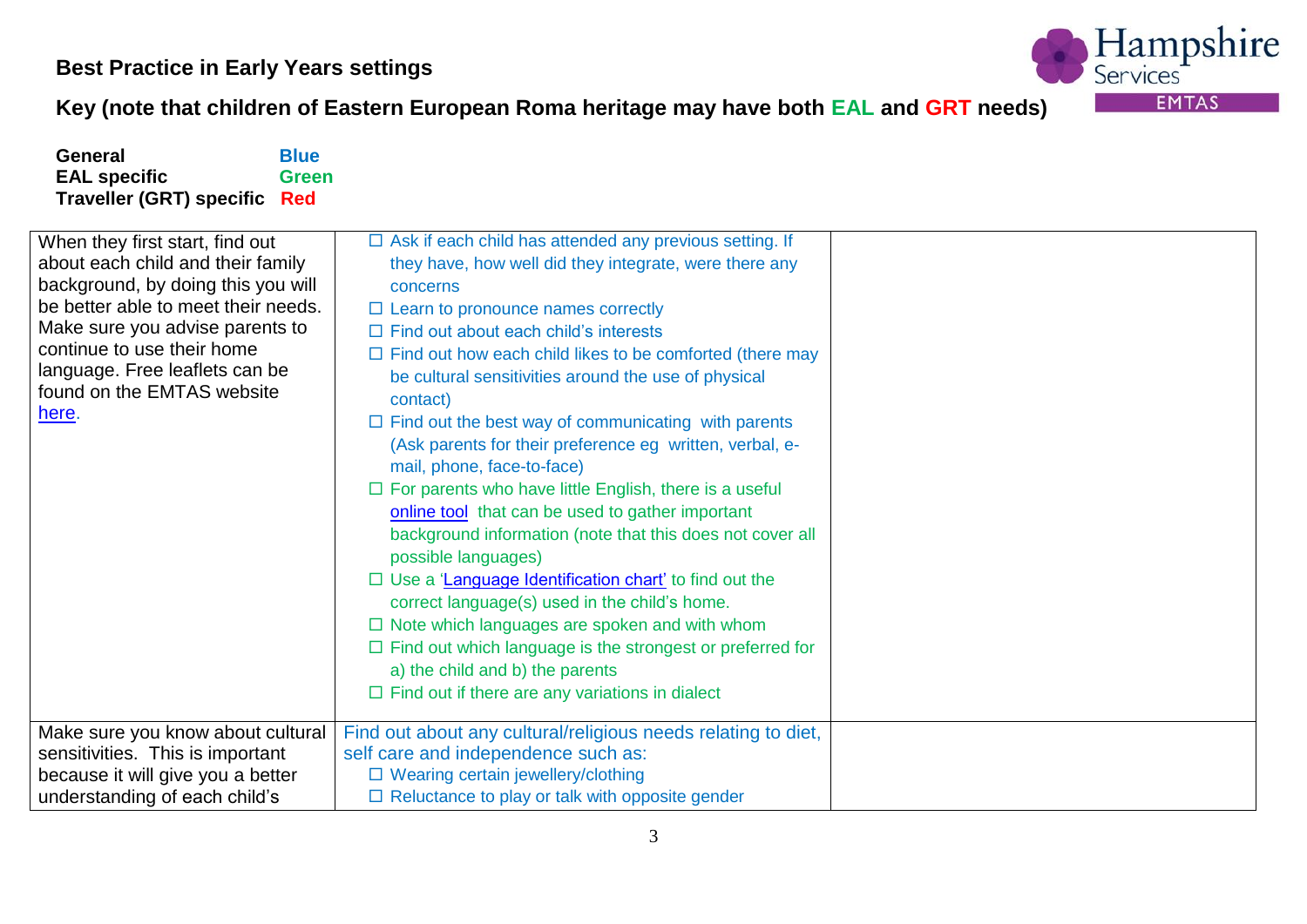

# **Key (note that children of Eastern European Roma heritage may have both EAL and GRT needs)**

| <b>General</b><br><b>EAL specific</b><br><b>Traveller (GRT) specific</b>                                                                                          | <b>Blue</b><br><b>Green</b><br>Red                                                                                                                                                                                                                                                                                                                                                                                                                                                                                                                                                                                                                                                                                                                                                                                                                                   |
|-------------------------------------------------------------------------------------------------------------------------------------------------------------------|----------------------------------------------------------------------------------------------------------------------------------------------------------------------------------------------------------------------------------------------------------------------------------------------------------------------------------------------------------------------------------------------------------------------------------------------------------------------------------------------------------------------------------------------------------------------------------------------------------------------------------------------------------------------------------------------------------------------------------------------------------------------------------------------------------------------------------------------------------------------|
| cultural needs.                                                                                                                                                   | $\Box$ Refusing to sit on the carpet<br>$\Box$ Refusing to take part in certain activities for example<br>stories with pigs, Christmas etc<br>$\Box$ Unwilling to play with certain toys for example boys not<br>engaging in role play/home corner<br>$\Box$ Develop your understanding of parental expectations<br>that may be different in some ways<br>$\Box$ Remember that children's different educational<br>experiences may affect their behaviour within your<br>setting<br>□ Allowed only Halal/Kosher food or avoiding beef/pork<br>products (this may include gelatine which is found in<br>many sweets)<br>$\Box$ Not giving eye contact<br>$\Box$ Differences in body language for example using reverse<br>body language to say 'yes' or 'no'<br>$\Box$ Using home language words or phrases to express basic<br>needs for example going to the toilet |
| Ensure all staff share knowledge<br>and understanding of the EAL and<br>GRT children within your setting.<br>This will help you achieve a<br>consistent approach. | $\Box$ Share background information with the whole team<br>$\Box$ Avoid assumptions and generalisations<br>$\Box$ Keep a record of information in child's file<br>$\Box$ Keep up to date with best practice by attending training<br>sessions and accessing information online for example<br>early years section on EMTAS website                                                                                                                                                                                                                                                                                                                                                                                                                                                                                                                                   |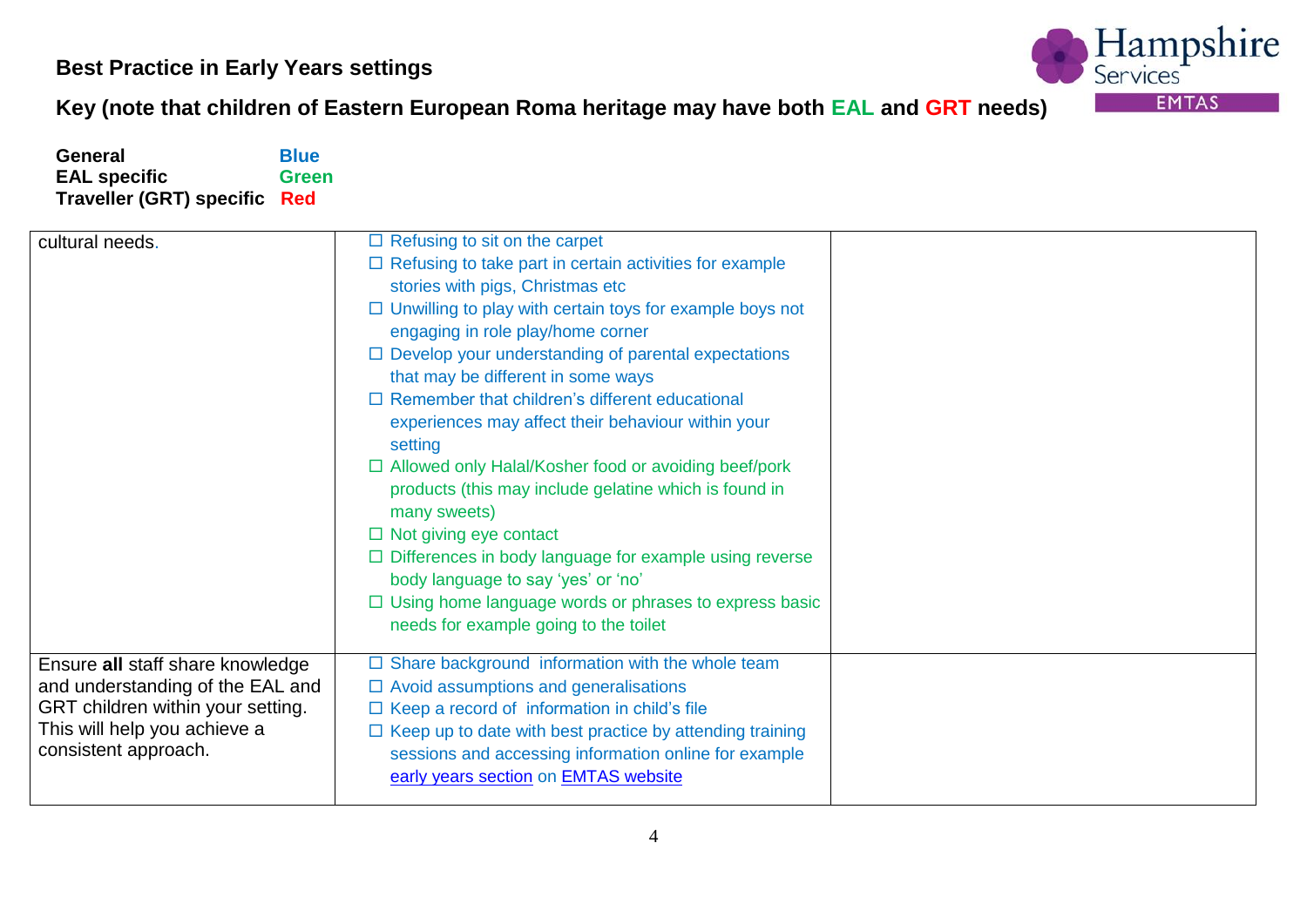

### **Key (note that children of Eastern European Roma heritage may have both EAL and GRT needs)**

| <b>General</b>                                                                                                                                                                                                                                                                         | <b>Blue</b>  |                                                                                                                                                                                                                                                                                                                                                                                                                                                                                                                                                                                                                                             |  |
|----------------------------------------------------------------------------------------------------------------------------------------------------------------------------------------------------------------------------------------------------------------------------------------|--------------|---------------------------------------------------------------------------------------------------------------------------------------------------------------------------------------------------------------------------------------------------------------------------------------------------------------------------------------------------------------------------------------------------------------------------------------------------------------------------------------------------------------------------------------------------------------------------------------------------------------------------------------------|--|
| <b>EAL specific</b><br><b>Traveller (GRT) specific Red</b>                                                                                                                                                                                                                             | <b>Green</b> |                                                                                                                                                                                                                                                                                                                                                                                                                                                                                                                                                                                                                                             |  |
| More generally, raise cultural<br>awareness and create an inclusive<br>environment. This helps prepare<br>all children for life in a diverse<br>society.                                                                                                                               |              | $\Box$ Add to the role play area cookery utensils and clothing<br>from different cultures and newspapers/magazines and<br>food packaging in different languages. You may be able<br>to source these things from your families and from local<br>shops<br>$\Box$ Use Persona Dolls to help children understand and<br>respect each other's values and cultures<br>$\Box$ Celebrate different festivals<br>$\Box$ Include story sacks, props and puppets reflecting<br>different cultures in your learning environment. You can<br>borrow multilingual and multicultural resources from<br><b>EMTAS</b> and <b>Hampshire Library Service</b>  |  |
| Where relevant to your setting,<br>encourage the use of first<br>language. This helps raise the<br>self-esteem of children who speak<br>other languages at home,<br>promotes access to the range of<br>activities provided and<br>demonstrates that you value<br>linguistic diversity. |              | $\Box$ Try to encourage children who speak the same language<br>to play together<br>$\Box$ Learn to say greetings and numbers in the children's<br>languages (can be done by children and adults alike)<br>$\Box$ Use keywords in the children's home languages when<br>introducing new concepts for example 'less', 'more',<br>'little', 'big'. Parents can be a good source you can draw<br>on to do this<br>□ Invite parents/EMTAS staff to do a dual language story-<br>telling session, record songs and rhymes in other<br>languages<br>$\Box$ Acknowledge and praise children for using words and<br>phrases in their home languages |  |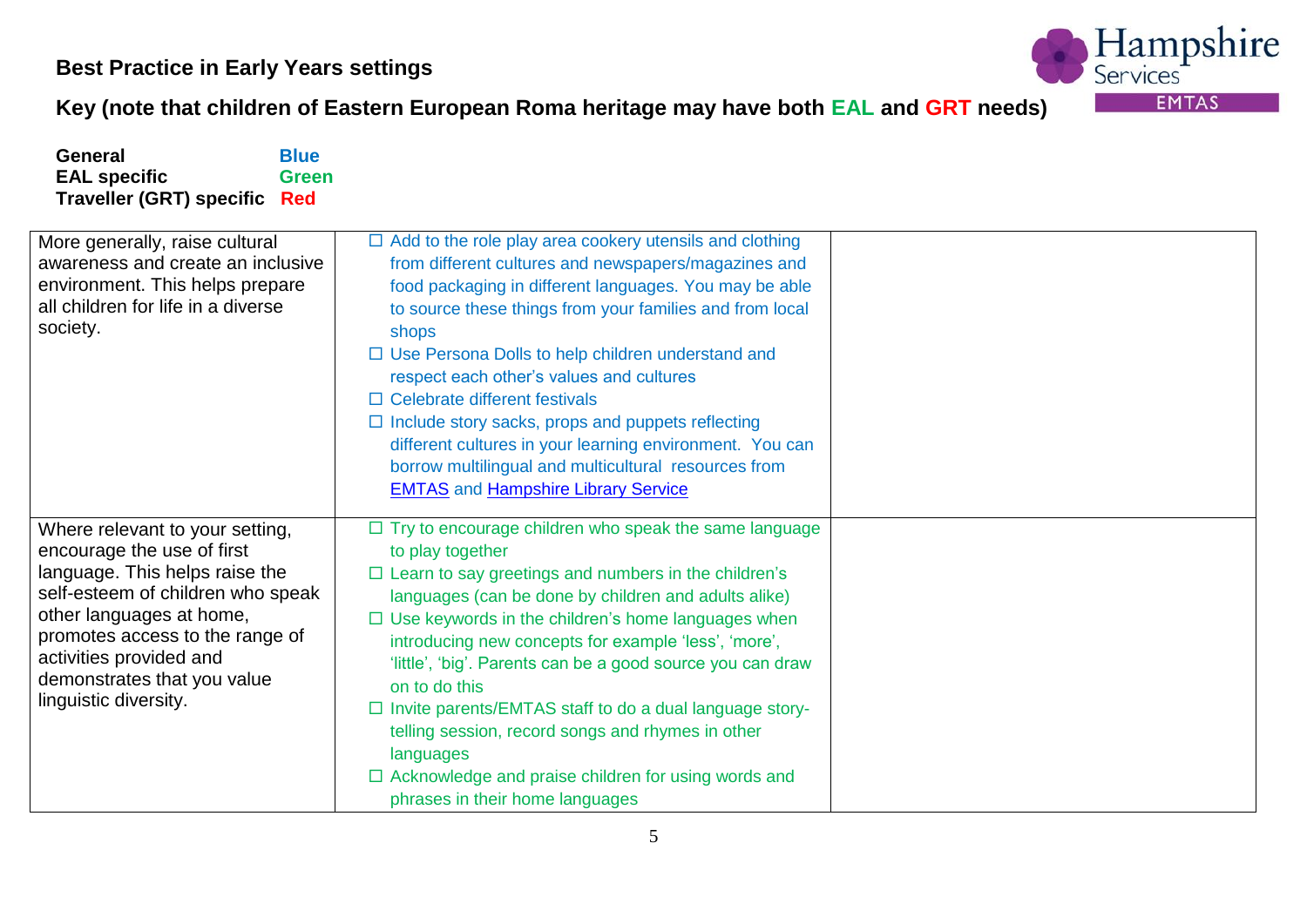

### **Key (note that children of Eastern European Roma heritage may have both EAL and GRT needs)**

**General** Blue<br> **EAL** specific Green **EAL specific Traveller (GRT) specific Red** 

|                                                                                                                                                                            | $\Box$ Sing action songs in English and other languages.<br>YouTube and websites such as Mama Lisa can help you<br>do this                                                                                                                                                                                                                                                                                                                                                                                                                                                                                                                                            |  |
|----------------------------------------------------------------------------------------------------------------------------------------------------------------------------|-----------------------------------------------------------------------------------------------------------------------------------------------------------------------------------------------------------------------------------------------------------------------------------------------------------------------------------------------------------------------------------------------------------------------------------------------------------------------------------------------------------------------------------------------------------------------------------------------------------------------------------------------------------------------|--|
| Provide visual support to help all<br>children understand the routines of<br>your setting. This helps reduce<br>anxiety and promote a sense of<br>feeling safe and secure. | $\Box$ Use visual prompts when giving instructions and to<br>support children when they are choosing activities - and<br>accept non-verbal responses eg pointing<br>$\Box$ Use communication fans to help children communicate<br>their basic needs                                                                                                                                                                                                                                                                                                                                                                                                                   |  |
| Promote parental engagement.<br>This has a positive impact on<br>children's learning and helps<br>parents know how best to support<br>their children at home.              | $\Box$ Where needed, take extra steps to engage with parents<br>$\Box$ Personalise your approach<br>$\Box$ Where relevant, introduce the child's key person to the<br>parents<br>$\Box$ Show parents you are genuinely interested in engaging<br>with them<br>$\Box$ Take time to explain expectations, using simple<br>language where necessary<br>$\Box$ Involve parents when delivering cultural activities – be<br>careful to avoid tokenism<br>$\Box$ If possible, allow parents to spend time in the setting so<br>they can have first hand experience of how their children<br>are learning<br>$\Box$ Use interpreters and translated materials as appropriate |  |
|                                                                                                                                                                            | $\Box$ Invite parents to support a dual language story-telling<br>session                                                                                                                                                                                                                                                                                                                                                                                                                                                                                                                                                                                             |  |